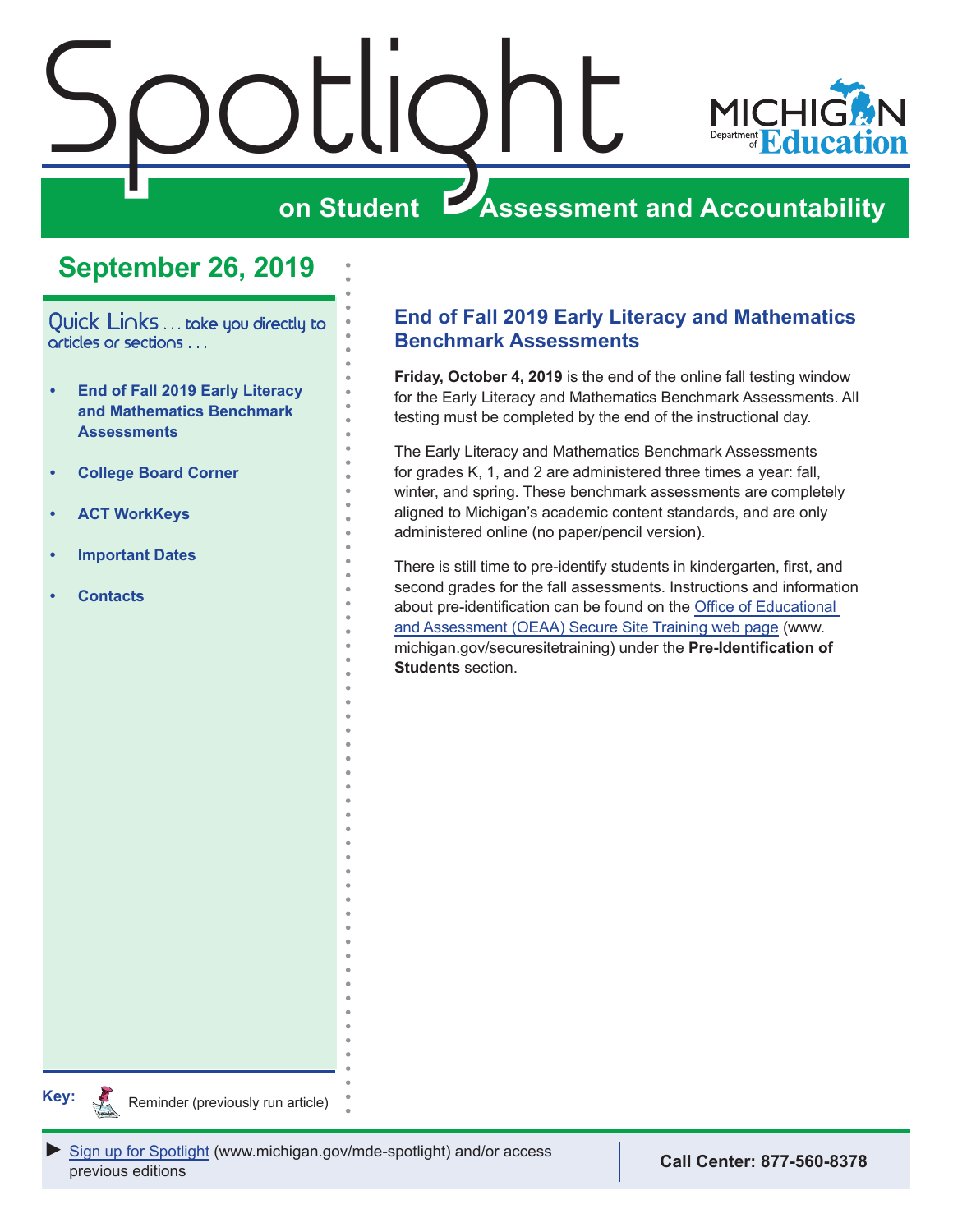## <span id="page-1-1"></span>College Board Corner

<span id="page-1-0"></span>ootlig

 *Information on SAT*®*, PSAT*™ *8/9, and PSAT*™*10 provided by the College Board*

## **Questions about Spring PSAT 8/9, PSAT 10, or SAT?**

- call the Michigan Educator Hotline: 866-870-3127 (select Option 1)
- email [michiganadministratorsupport@](mailto:michiganadministratorsupport%40collegeboard.org?subject=) [collegeboard.org](mailto:michiganadministratorsupport%40collegeboard.org?subject=)

## **Preparing for Spring**

Assessment coordinators can begin preparing schools for the spring administration of PSAT 8/9 for Grades 8 and 9, PSAT 10, and SAT with Essay by:

- registering for the following workshops and/or webinars
	- $\bullet$  a free implementation workshop; for information, refer to the [September 12](https://www.michigan.gov/documents/mde/Spotlight_9-12-19_665733_7.pdf)  [Spotlight](https://www.michigan.gov/documents/mde/Spotlight_9-12-19_665733_7.pdf) (www.michigan.gov/mde-spotlight)
	- $\bullet$  for those who cannot attend a faceto-face workshop, register for the [Implementation Webinar](https://tinyurl.com/2020MichiganImplementation) [https://tinyurl. com/2020MichiganImplementation] on **November 7, 2019, from 9-10:30 AM**; this presentation includes the same information presented at the workshops
	- SSD (Services for Students with Disabilities) coordinators can register for an [Accommodations and](https://tinyurl.com/2020MichiganAccommodations)  [Supports Webinar](https://tinyurl.com/2020MichiganAccommodations) [https://tinyurl. com/2020MichiganAccommodations] on **December 5, 2019, from 1:00–2:30 PM** – this webinar will assist new and returning SSD coordinators with the process of applying for accommodations through the SSD Online system, which will be especially helpful for

new SSD coordinators; we will also review administering the SAT with Essay, PSAT 10, or PSAT 8/9 for Grades 8 and 9 with accommodations and English Learner supports

Both webinars will be recorded and posted on the [MME](www.michigan.gov/mme) (www.michigan.gov/mme) and [PSAT](http://www.michigan.gov/psat) (www.michigan.gov/psat) web pages approximately one week after the webinar is completed. All registrants will receive an email containing a PDF of the presentation and a link to the recording. Therefore, you should register for the live webinar, even if you cannot attend, to have these resources emailed to you.

- ensuring SSD coordinators have access to SSD Online – for information, refer to the [September 12](https://www.michigan.gov/documents/mde/Spotlight_9-12-19_665733_7.pdf)  [Spotlight](https://www.michigan.gov/documents/mde/Spotlight_9-12-19_665733_7.pdf) (www.michigan.gov/mde-spotlight)
- updating the EEM with test coordinator information – for information, refer to the [September 12](https://www.michigan.gov/documents/mde/Spotlight_9-12-19_665733_7.pdf)  [Spotlight](https://www.michigan.gov/documents/mde/Spotlight_9-12-19_665733_7.pdf) (www.michigan.gov/mde-spotlight)
- watching for upcoming information about school establishment in mid-October.

## **School Establishment**

School establishment is the process through which College Board sets up schools to participate in the Spring 2020 assessments.

Most public schools will be automatically established to participate. All nonpublic schools have to indicate their intent to participate every year for each College Board assessment. The establishment process will begin in mid-October, and more information will be available in future Spotlight articles.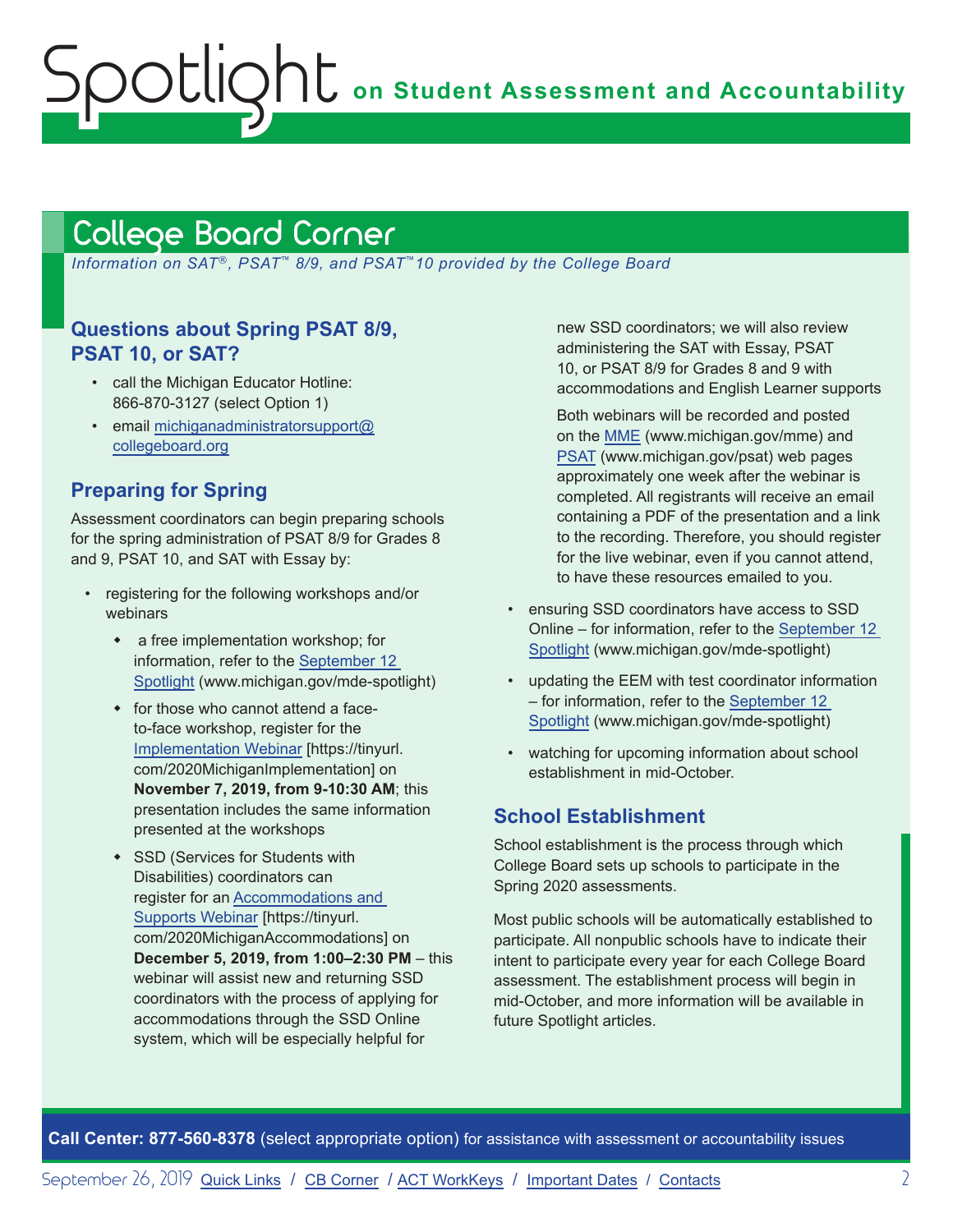**on Student Assessment and Accountability**

<span id="page-2-1"></span>

#### Information on ACT<sup>®</sup> WorkKeys<sup>®</sup> provided by the ACT.

### **Update EEM Reminder**

<span id="page-2-0"></span>Spotlight

Ensure that each building/school's WorkKeys Test Coordinator has their correct contact name, email address, phone number, and mailing address (no PO boxes) in the [Educational Entity Master \(EEM\)](www.michigan.gov/EEM) (www.michigan.gov/eem) no later than **Wednesday, October 2, 2019**.

ACT uses the information in the EEM to call, send emails, and to ship test materials to the WorkKeys Test Coordinator. Inaccurate information will result in not receiving critical information in a timely manner and consequently overlooking key deadlines and delaying the receipt of test materials.

Refer to the [September 5, 2019 Spotlight Newsletter](https://www.michigan.gov/documents/mde/Spotlight_9-5-19_665116_7.pdf) (www.michigan.gov/mde-spotlight) for additional information on how to update the EEM.

## **Contacting ACT**

If you have questions, you may:

- 1. contact ACT via the [Contact Us web page](http://www.act.org/aap/state/contact.html) ([www.act.org/aap/state/contact.html](https://www.act.org/aap/state/contact.html))
- 2. call ACT at 800-553-6244, 9:30 AM 6:00 PM ET
	- standard time: ext. 2800
	- accommodations: ext. 1788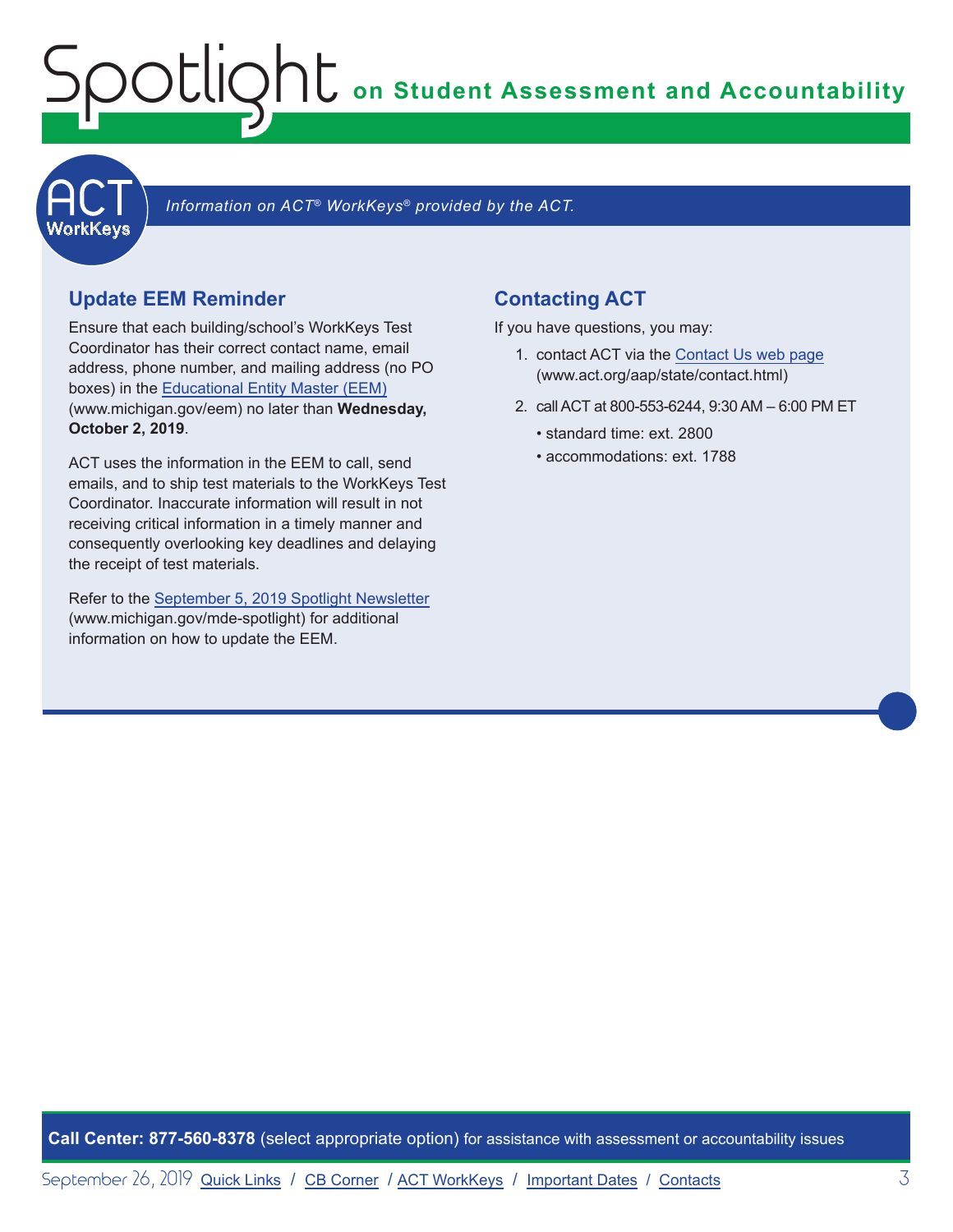# <span id="page-3-0"></span>**on Student Assessment and Accountability** Spotlight

# <span id="page-3-1"></span>**Important Dates**

## **Approaching Deadlines!**

#### **Wednesday, October 2, 2019**

• **DEADLINE** to update **SAT, PSAT 8/9, PSAT 10,** and **ACT WorkKeys** Test Coordinator contact information in the EEM to ensure your school receives communications for the Participation Process

#### **Thursday, October 3, 2019**

• Pre-identification of students on the OEAA Secure Site for the fall **Early Literacy and Mathematics Benchmark Assessments (K-2) DEADLINE**

#### **Now – October 4, 2019**

• **Early Literacy and Mathematics Benchmark Assessments (K-2)** Fall Testing Window **CLOSES**

## **Coming Next Week . . .**

#### **Tuesday and Wednesday, October 1 and 2, 2019, 9:00 AM to 4:00 PM**

• **Workshop 2: Leading Schools for Multilingual Learner Achievement** 

**Location:** Wayne Community College – Downriver Campus, 21000 Northline Rd., Taylor MI 48180 EPAC 5 & 6

[Registration link](https://wida-leading-schools-el-achievement.eventbrite.com) (https://wida-leading-schools-elachievement.eventbrite.com)

## **October 2019**

## **SAT and PSAT**

### **October 1 – November 1, 2019**

• Implementation Workshops for **SAT with Essay, PSAT 10, and PSAT 8/9 – [Workshop Registration](http://www.collegeboard.org/michiganworkshops)** (www.collegeboard.org/michiganworkshops)

## **November 2019**

## **SAT and PSAT**

#### **November 7, 2019**

• Implementation Webinar for **SAT with Essay, PSAT 10,** and **PSAT 8/9** – [Webinar Registration](https://tinyurl.com/2020MichiganImplementation) (https://tinyurl.com/2020MichiganImplementation)

## **December 2019**

#### **December 4, 2019, 10:00 AM Eastern**

• **DRC Technology Coordinator Webinar** – more information to come

## **SAT and PSAT**

### **December 5, 2019, 1:00–2:30 PM**

• Accommodations and Supports Webinar for **SAT with Essay, PSAT 10,** and **PSAT 8/9**

Webinar [Registration](https://tinyurl.com/2020MichiganAccommodations)

(https://tinyurl.com/2020MichiganAccommodations)

## **WIDA**

### **December 3, 2019, 9:00 AM – 12:00 PM**

• **WIDA Access for ELLs Test Administration Online Workshop 1** – Library of Michigan, Lake Michigan Room, 702 W. Kalamazoo St. Lansing, MI 48909 [Registration link](https://wida-access-online-ta-training-120319am.eventbrite.com) (https://wida-access-online-tatraining-120319am.eventbrite.com)

*(Continued on next page)*

**Call Center: 877-560-8378** (select appropriate option) for assistance with assessment or accountability issues

September 26, 2019 [Quick Links](#page-0-0) / [CB Corner](#page-1-1) / [ACT WorkKeys](#page-2-1) / [Important Dates](#page-3-1) / [Contacts](#page-5-1) 4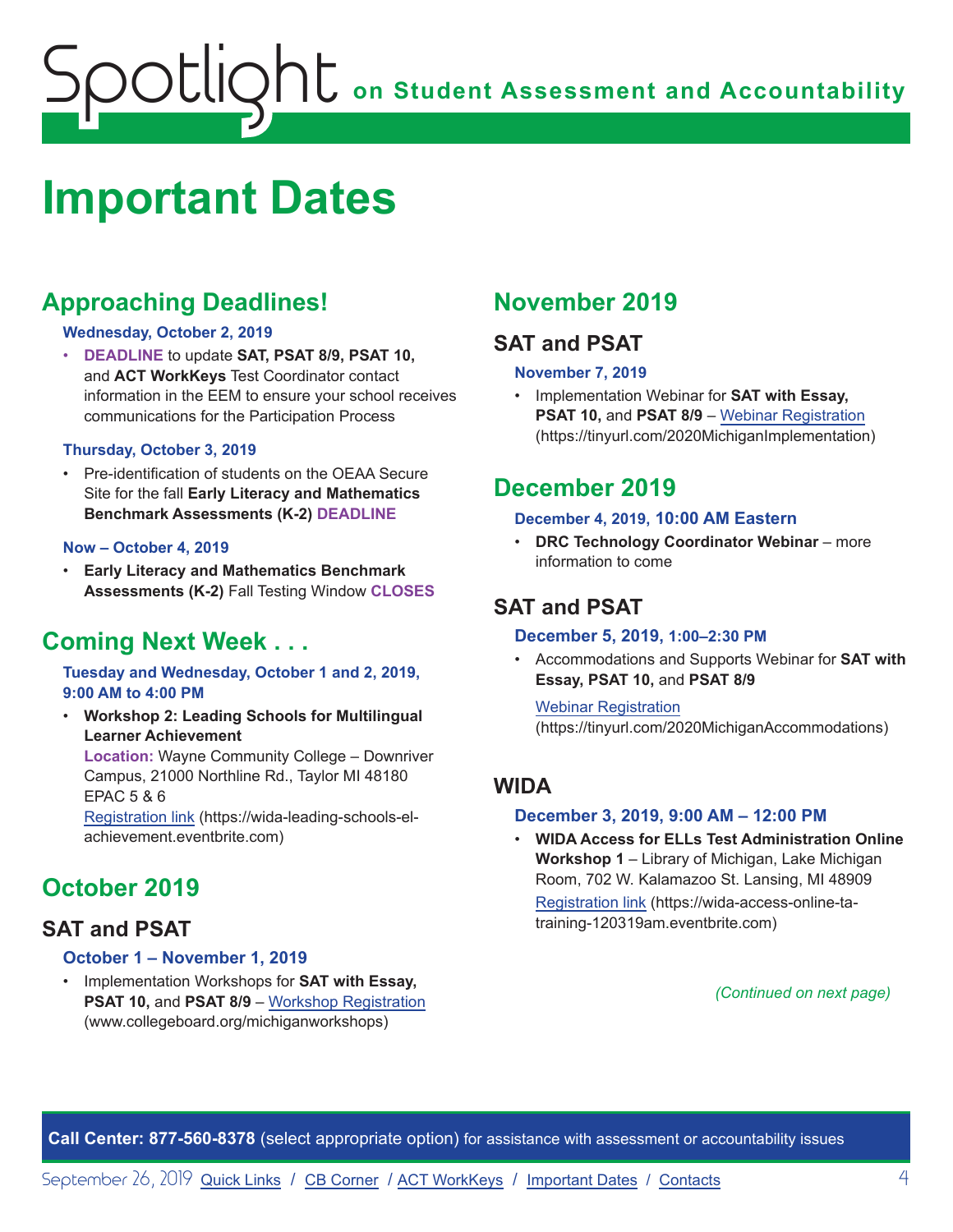# **on Student Assessment and Accountability** Spotlight

## **WIDA (continued)**

### **December 4, 2019, 9:00 AM – 12:00 PM**

• **WIDA Access for ELLs Test Administration Online Workshop 2** – Wayne County Community College Downriver Campus, EPAC 5&6, 21000 Northline Road, Taylor, MI 48180 [Registration link](https://wida-access-online-ta-training-120419am.eventbrite.com) (https://wida-access-online-ta-

training-120419am.eventbrite.com)

#### **December 3, 2019, 1:00 – 4:00 PM**

• **WIDA Kindergarten ACCESS Test Administration Workshop 1** – Library of Michigan, Lake Michigan Room, 702 W. Kalamazoo St., Lansing, MI 48909 [Registration link](https://wida-k-access-online-ta-training-120319pm.eventbrite.com) (https://wida-k-access-online-tatraining-120319pm.eventbrite.com)

#### **December 4, 2019, 1:00 – 4:00 PM**

• **WIDA Kindergarten ACCESS Test Administration Workshop 2** – Wayne County Community College Downriver Campus, EPAC 5&6, 21000 Northline Road, Taylor, MI, 48180 [Registration link](https://wida-k-access-online-ta-training-120419pm.eventbrite.com) (https://wida-k-access-online-tatraining-120419pm.eventbrite.com)

### **December 18, 2019, 10:00 – 11:30 AM**

• **WIDA Alternate ACCESS Overview Webinar** [Registration link](https://wida-alternate-access-overview-121819-1000-1130.eventbrite.com) (https://wida-alternate-accessoverview-121819-1000-1130.eventbrite.com)